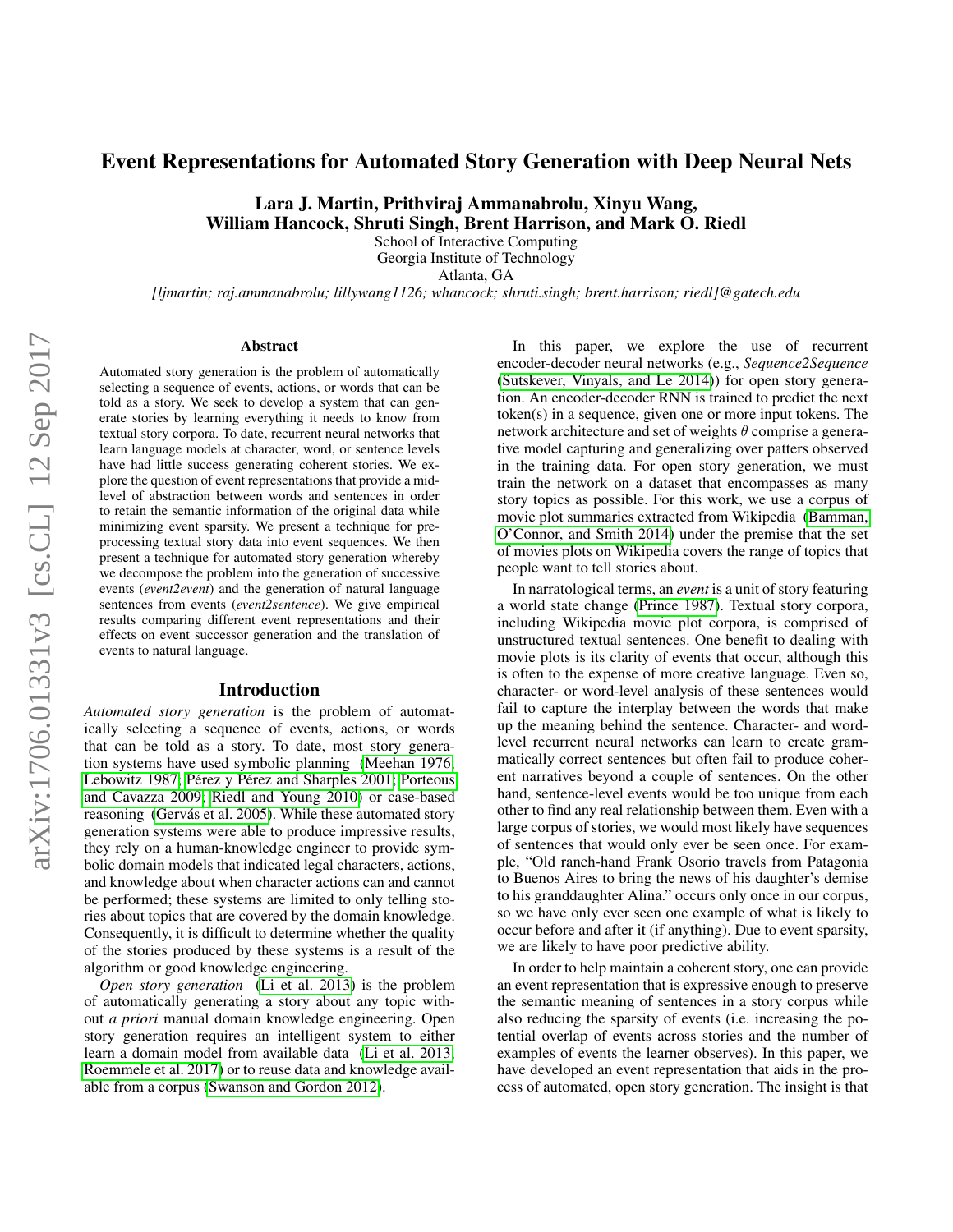if one can extract some basic semantic information from the sentences of preexisting stories, one can learn the skeletons of what "good" stories are supposed to be like. Then, using these templates, the system will be able to generate novel sequences of events that would resemble a decent story.

The first contribution of our paper is thus an event representation and a proposed recurrent encoder-decoder neural network for story generation called *event2event*. We evaluate our event representation against the naive baseline sentence representation and a number of alternative representations.

In *event2event*, a textual story corpus is preprocessed sentences are translated into our event representation by extracting the core semantic information from each sentence. Event preprocessing is a linear-time algorithm using a number of natural language processing techniques. The processed text is then used to train the neural network. However, event preprocessing is a lossy process and the resultant events are not human-readable. To address this, we present a story generation pipeline in which a second neural network, *event2sentence*, translates abstract events back into natural language sentences. The *event2sentence* network is an encoder-decoder network trained to fill in the missing details necessary for the abstract events to be human-readable.

Our second contribution is the overall story generation pipeline in which subsequent events of a story are generated via an *event2event* network and then translated into natural language using an *event2sentence* network. We present an evaluation of *event2sentence* on different event representations and draw conclusions about the effect of representations on the ability to produce readable stories.

The remainder of the paper is organized as follows. First, we discuss related work on automated story generation, followed by an introduction of our event representation. Then we introduce our *event2event* network and provide an evaluation of the event representation in the context of story generation. We show how the event representation can be used in *event2sentence* to generate a human-readable sentences from events. We end with a discussion of future work and conclusions about these experiments and how our event representation and event-to-sentence model will fit into our final system.

## Related Work

Automated Story Generation has been a research problem of interest since nearly the inception of artificial intelligence. Early attempts relied on symbolic planning [\(Meehan 1976;](#page-7-0) [Lebowitz 1987;](#page-7-1) Pérez y Pérez and Sharples 2001; [Riedl](#page-7-4) [and Young 2010\)](#page-7-4) or case-based reasoning using ontologies (Gervás et al. 2005). These techniques could only generate stories for predetermined and well-defined domains of characters, places, and actions. The creativity of these systems conflated the robustness of manually-engineered knowledge and algorithm suitability.

Recently, machine learning has been used to attempt to learn the domain model from which stories can be created or to identify segments of story content available in an existing repository to assemble stories. The *SayAnthing* system [\(Swanson and Gordon 2012\)](#page-7-8) uses textual case-based

reasoning to identify relevant existing story content in online blogs. The *Scheherazade* system [\(Li et al. 2013\)](#page-7-6) uses a crowdsourced corpus of example stories to learn a domain model from which to generate novel stories.

Recurrent neural networks can theoretically learn to predict the probability of the next character, word, or sentence in a story. Roemmele and Gordon [\(Roemmele et al. 2017\)](#page-7-7) use a Long Short-Term Memory (LSTM) network [\(Hochre](#page-7-12)[iter and Schmidhuber 1997\)](#page-7-12) to generate stories. They use Skip-thought vectors [\(Kiros et al. 2015\)](#page-7-13) to encode sentences and a technique similar to word2vec [\(Mikolov et al. 2013\)](#page-7-14) to embedded entire sentences into 4,800-dimensional space. They trained their network on the BookCorpus dataset. Khalifa et al. [\(2017\)](#page-7-15) argue that stories are better generated using recurrent neural networks trained on highly specialized textual corpora, such as the body of works from a single, prolific author. However, such a technique is not capable of *open story generation*.

Based off of the theory of script learning [\(Schank and](#page-7-16) [Abelson 1977\)](#page-7-16), Chambers and Jurafsky [\(2008\)](#page-7-17) learn causal chains that revolve around a protagonist. They developed a representation that took note of the event/verb that occurred and the type of dependency that connected the event to the protagonist (e.g. was the protagonist the object of this event?).

Pichotta and Mooney [\(2016a\)](#page-7-18) developed a 5-tuple event representation of  $(v, e_s, e_o, e_p, p)$ , where v is the verb, p is a preposition, and  $e_s$ ,  $e_o$ , and  $e_p$  are nouns representing the subject, direction object, and prepositional object, respectively. Our representation was inspired by this work, although we use a slightly different representation. Because it was a paper on script learning, they did not need to convert the event representations back into natural language.

Related to automated story generation, the *story cloze test* [\(Mostafazadeh et al. 2016\)](#page-7-19) is the task of choosing between two given endings to a story. The story cloze test transforms story generation into a classification problem: a 4-sentence story is given along with two alternative sentences that can be the 5th sentence. State-of-the art story cloze test techniques use a combination of word embeddings, sentiment analysis, and stylistic features [\(Mostafazadeh et al. 2017\)](#page-7-20).

### Event Representation

Automated story generation can be formalized as follows: given a sequence of events, sample from the probability distribution over successor events. That is, simple automated story generation can be expressed as a process whereby the next event is computed by sampling or maximizing  $Pr_{\theta}(e_{t+1}|e_{t-k},...,e_{t-1},e_t)$  where  $\theta$  is the set of parameters of a generative domain model,  $e_i$  is the event at time i, and where  $k$  indicates the size of a sliding window of context, or history.

In our work, the probability distribution is produced by a recurrent encoder-decoder network with parameters  $\theta$ . In this section, we consider what the level of abstraction for the inputs into the network should be such that it produces the best predictive power while retaining semantic knowledge. Event sparsity results in a situation where all event successors have a low probability of occurrence, potentially within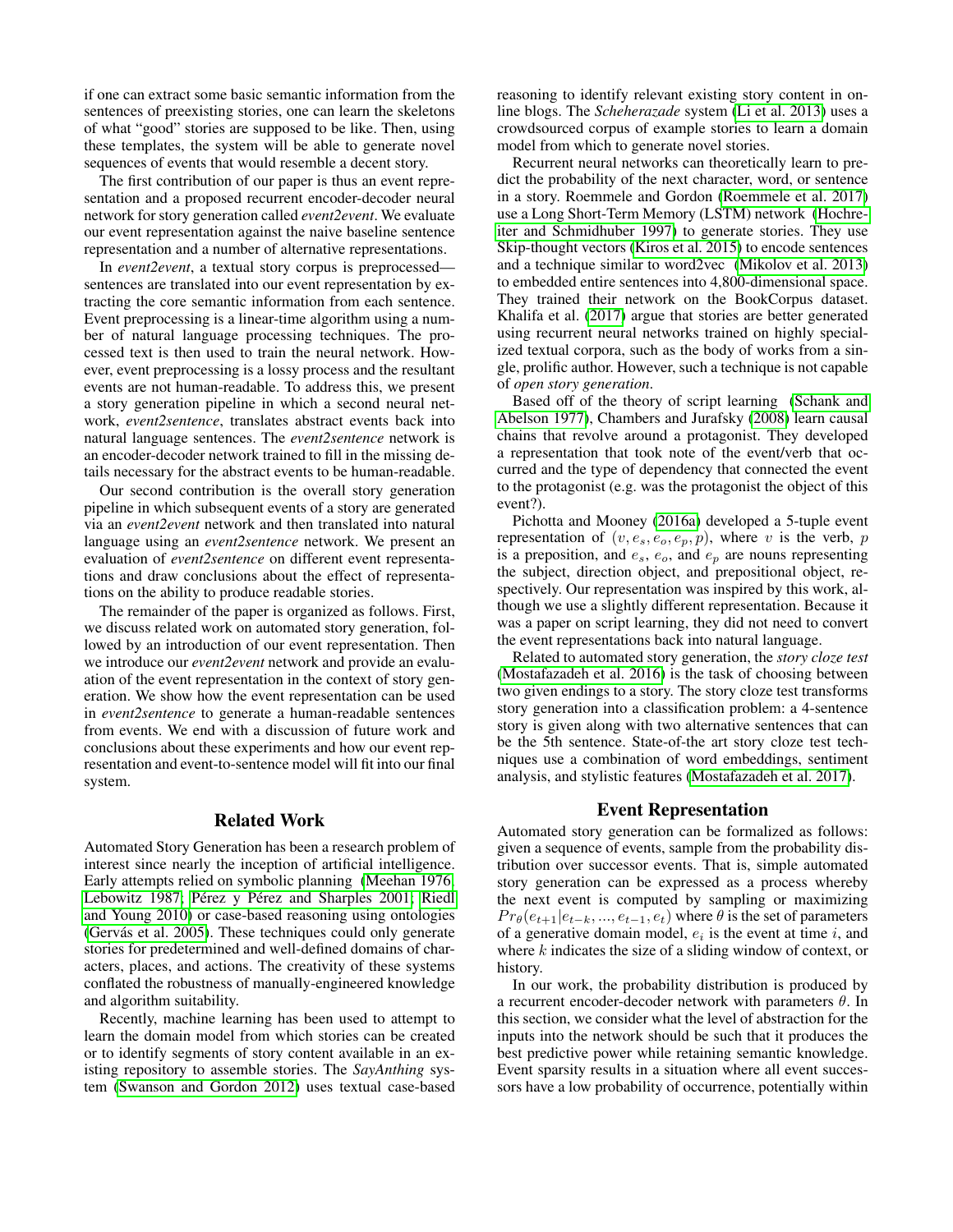a margin of error. In this situation, story generation devolves to a random generation process.

Following Pichotta and Mooney [\(2016a\)](#page-7-18), we developed a 4-tuple event representation  $\langle s, v, o, m \rangle$  where v is a verb, s is the subject of the verb,  $\sigma$  is the object of the verb, and  $m$  is the modifier or "wildcard", which can be a propositional object, indirect object, causal complement (e.g., in "I was glad that he drove," "drove" is the causal complement to "glad."), or any other dependency unclassifiable to Stanford's dependency parser. All words were stemmed. Events are created by first extracting dependencies with Stanford's CoreNLP [\(Manning et al. 2014\)](#page-7-21) and locating the appropriate dependencies mentioned above. If the object or modifier cannot be identified, we insert the placeholder  $EmptyParameter$ , which we will refer to as  $\emptyset$  in this paper.

Our event translation process can either extract a single event from a sentence or multiple events per sentence. If we were to extract multiple events, it is because there are verbal or sentential conjunctions in the sentence. Consider the sentence "John and Mary went to the store," our algorithm would extract two events:  $\langle john, go, store, \emptyset \rangle$  and  $\langle$ *mary*, *go*, *store*,  $\emptyset$ ). The average number of events per sentence was 2.69.

Our experiments below used a corpus of movie plots from Wikipedia [\(Bamman, O'Connor, and Smith 2014\)](#page-7-10), which we cleaned to any remove extraneous Wikipedia syntax, such as links for which actors played which characters. This corpus contains 42,170 stories with the average number of sentences per story being 14.515.

The simplest form of our event representation is achieved by extracting the verb, subject, object, and modifier term from each sentence. However, there are variations on the event representation that increase the level of abstraction (and thus decrease sparsity) and help the encoder-decoder network predict successor events. We enumerate some of the possible variations below.

- Generalized. Each element in the event tuple undergoes further abstraction. Named entities were identified (cf. [\(Finkel, Grenager, and Manning 2005\)](#page-7-22)), and "PERSON" names were replaced with the tag  $\langle NE \rangle n$ , where *n* indicates the  $n$ -th named entity in the sentence. Other named entities were labeled as their NER category (e.g. LOCA-TION, ORGANIZATION, etc.). The rest of the nouns were replaced by the WordNet [\(Miller 1995\)](#page-7-23) synset two levels up in the inherited hypernym hierarchy, giving us a general category (e.g. self-propelled vehicle. $n.01$  vs the original word "car" (car. $n.01$ )), while avoiding labeling it too generally (e.g. entity. $n.01$ ). Verbs were replaced by VerbNet [\(Schuler 2005\)](#page-7-24) version  $3.2.4<sup>1</sup>$  $3.2.4<sup>1</sup>$  $3.2.4<sup>1</sup>$  frames (e.g. "arrived" becomes "escape-51.1", "transferring" becomes "contribute-13.2-2").
- Named Entity Numbering. There were two ways of numbering the named entities (i.e. people's names) that we experimented with. One way had the named entity numbering reset with every sentence (consistent within sentence)–or, *sentence NEs*, our "default". The other way

had the numbering reset after every input-output pair (i.e. every line of data; consistent across two sentences)–or, *continued NEs*.

• Adding Genre Information. We did topic modeling on the entire corpus using Python's Latent Dirichlet Analy-sis<sup>[2](#page-2-1)</sup> set for discovering 100 different categories. We took this categorization as a type of emergent genre classification. Some clusters had a clear pattern, e.g., "job company work money business". Others were less clear. Each cluster was given a unique genre number which was added to the event representation to create a 5-tuple  $\langle s, v, o, m, g \rangle$ where s, v, o, and m are defined as above and  $q$  is the genre cluster number.

We note that other event representations can exist, including representations that incorporate more information as in [\(Pichotta and Mooney 2016a\)](#page-7-18). The experiments in the next section show how different representations affect the ability of a recurrent neural network to predict story continuations.

## Event-to-Event

The *event2event* network is a recurrent multi-layer encoderdecoder network based on [\(Sutskever, Vinyals, and Le](#page-7-9) [2014\)](#page-7-9). Unless otherwise stated in experiments below, our *event2event* network is trained with input  $x =$  $w_1^n, w_2^n, w_3^n, w_4^n$  where each  $w_i^n$  is either s, v, o, or m from the *n*-th event, and output  $y = w_1^{n+1}, w_2^{n+1}, w_3^{n+1}, w_4^{n+1}$ .

The experiments described below seek to determine how different event representations affected *event2event* predictions of the successor event in a story. We evaluated each event representation using two metrics. *Perplexity* is the measure of how "surprised" a model is by a training set. Here we use it to gain a sense of how well the probabilistic model we have trained can predict the data. Specifically, we built the model using an  $n$ -gram length of 1:

$$
Perplexity = 2^{-\sum_{x} p(x) \log_2 p(x)} \tag{1}
$$

where  $x$  is a token in the text, and

$$
p(x) = \frac{count(x)}{\sum_{x} count(x)}\tag{2}
$$

The larger the unigram perplexity, the less likely a model is to produce the next unigram in a test dataset.

The second metric is BLEU score, which compares the similarity between the generated output and the "ground truth" by looking at  $n$ -gram precision. The neural network architecture we use was initially envisioned for machine translation purposes, where BLEU is a common evaluation metric. Specifically, we use an  $n$ -gram length of 4 and so the score takes into account all  $n$ -gram overlaps between the generated and expected output where  $n$  varies from 1 to 4 [\(Papineni et al. 2002\)](#page-7-25).

We use a greedy decoder to produce the final sequence by taking the token with the highest probability at each step.

$$
\hat{W} = \underset{w}{\arg\max} Pr(w|S) \tag{3}
$$

<span id="page-2-0"></span><sup>1</sup> https://verbs.colorado.edu/vn3.2.4-test-uvi/index.php

<span id="page-2-1"></span><sup>2</sup> https://pypi.python.org/pypi/lda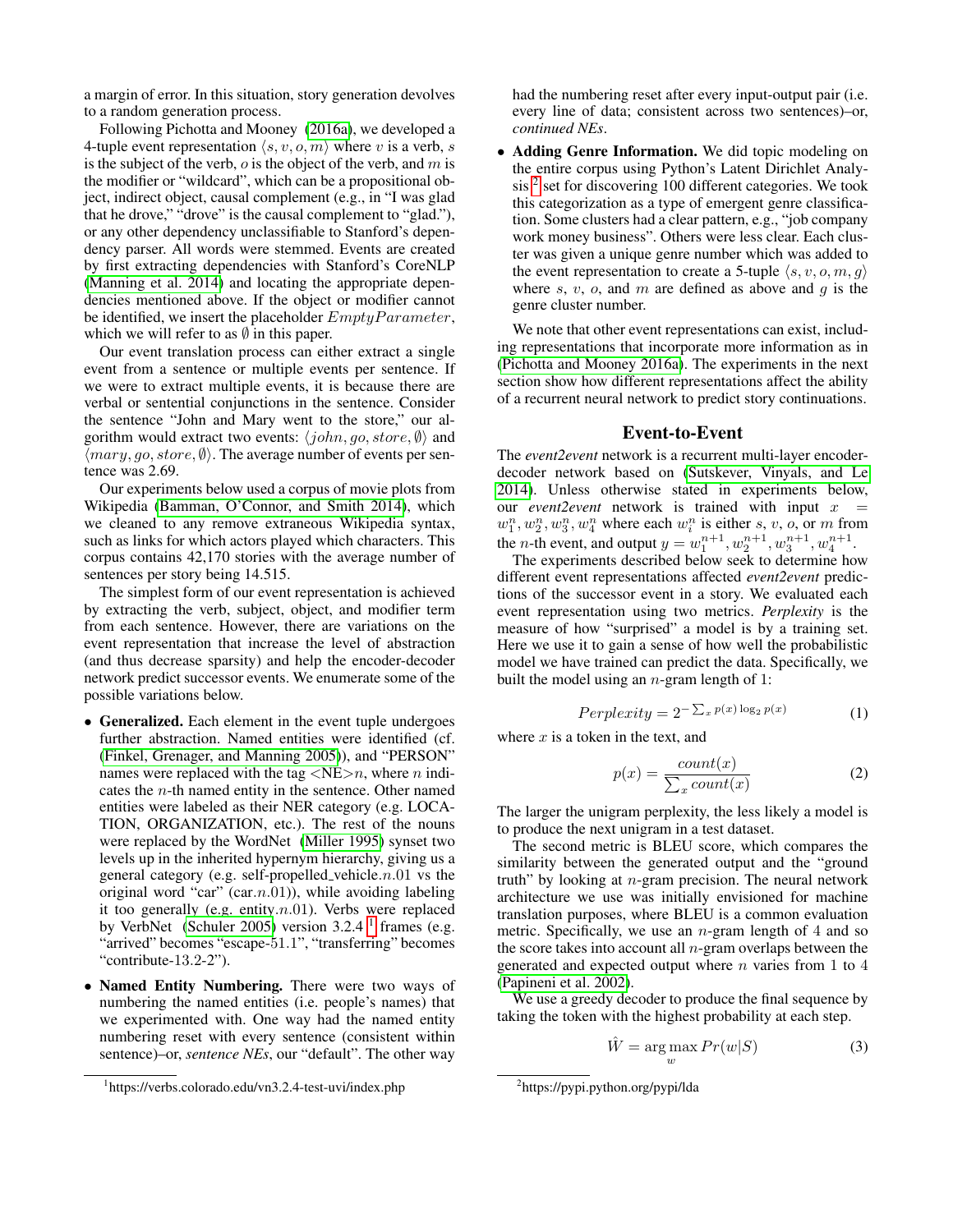where  $\hat{W}$  is the generated token appended to the hypothesis,  $S$  is the input sequence, and  $w$  represents the possible output tokens.

# Experimental Setup

For each experiment, we trained a sequence-to-sequence recurrent neural net [\(Sutskever, Vinyals, and Le 2014\)](#page-7-9) using Tensorflow [\(Abadi et al. 2015\)](#page-6-0). Each network was trained with the same parameters (0.5 learning rate, 0.99 learning rate decay, 5.0 maximum gradient, 64 batch size, 1024 model layer size, and 4 layers), varying only the input/output, the bucket size, the number of epochs and the vocabulary. The neural nets were trained until the decrease in overall loss was less than 5% per epoch. This took between 40 to 60 epochs for all experiments. The data was split into 80% training, 10% validation, and 10% test data. All reported results were evaluated using the the held-out test data.

We evaluated 11 versions of our event representation against a sentence-level baseline. Numbers below correspond to rows in results Table [1.](#page-4-0)

- 0. *Original Sentences.* As our baseline, we evaluated how well an original sentence can predict its following original sentence within a story.
- 1. *Original Words Baseline.* We took the most basic, 4-word event representation:  $\langle s, v, o, m \rangle$  with no abstraction and using original named entity names.
- 2. *Original Words with* <*NE*>*s.* Identical to the previous experiment except entity names that were classified as "PERSON" through NER were substituted with  $\langle NE \rangle n$ .
- 3. *Generalized.* The same 4-word event structure except with named entities replaced and all other words generalized through WordNet or VerbNet, following the procedure described earlier.

To avoid an overwhelming number of experiments, the next set of experiments used the "winner" of the first set of experiments. Subsequent experiments used variations of the generalized event representation (#3), which showed drastically lower perplexity scores.

- 4. *Generalized, Continued* <*NE*>*s.* This experiment mirrors the previous with the exception of the number of the  $\langle NE \rangle$ s. In the previous experiment, the numbers restarted after every event. Here, the numbers continue across input and output. So if  $event_1$  mentioned "Kendall" and  $event_2$  (which follows  $event_1$  in the story) mentioned "Kendall", then both would have the same number for this character.
- 5. *Generalized + Genre.* This is the same event structure as experiment #3 with the exception of an additional,  $5^{th}$  parameter in the event: genre. The genre number was used in training for *event2event* but removed from inputs and outputs before testing; it artificially inflated BLEU scores because it was easy for the network to guess the genre number as the genre number was weighted equally to other words.
- 6. *Generalized Bigram.* This experiment tests whether RNN history aids in predicting the next event. We modified *event2event* to give it the event bigram  $e_{n-1}$ ,  $e_n$  and to predict  $e_{n+1}, e_{n+2}$ . We believe that this experiment could generalize to cases with a  $e_{n-k}$ , ...,  $e_n$  history.
- 7. *Generalized Bigram, Continued* <*NE*>*s.* This experiment has the same continued NE numbering as experiment #4 had but we trained *event2event* with event bigrams.
- 8. *Generalized Bigram + Genre.* This is a combination of the ideas from experiments #5 and #6: generalized events in event bigrams and with genre added.

The following three experiments investigate extracting more than one event per sentence in the story corpus when possible; the prior experiments only use the first event per sentence in the original corpus.

- 9. *Generalized Multiple, Sequential.* When a sentence yields more than one event,  $e_n^1, e_n^2, \dots$  where *n* is the *n*th sentence and  $e_n^i$  is the *i*th event created from the *n*th sentence, we train the neural network as if each event occurs in sequence, i.e.,  $e_n^1$  predicts  $e_n^2$ ,  $e_n^2$  predicts  $e_n^3$ , etc. The last event from sentence  $n$  predicts the first event from sentence  $n + 1$ .
- 10. *Generalized Multiple, Any Order.* Here we gave the RNN all orderings of the events produced by a single sentence paired, in turn, with all orderings of each event of the following sentence.
- 11. *Generalized Multiple, All to All.* In this experiment, we took all of the events produced by a single sentence together as the input, with all of the events produced by its following sentence together as output. For example, if sentence *i* produced events  $e_i^1$ ,  $e_i^2$ , and  $e_i^3$ , and the following sentence j produced events  $e_j^1$  and  $e_j^2$ , then we would train our neural network on the input:  $e_i^1 e_i^2 e_i^3$ , and the output:  $e_j^1 e_j^2$ .

# Results and Discussion

The results from the experiments outlined above can be found in Table [1.](#page-4-0)

The original word events had similar perplexity to original sentences. This parallels similar observations made by Pichotta and Mooney [\(Pichotta and Mooney 2016b\)](#page-7-26). Deleting words did little to improve the predictive ability of our *event2event* network. However, perplexity improved significantly once character names were replaced by generalized <NE>tags, followed by generalizing other words and verbs.

Overall, the generalized events had much better perplexity scores, and making them into bigrams—incorporating history—improved the BLEU scores to nearly those of the original word events. Adding in genre information improved perplexity.

The best perplexity was achieved when multiple generalized events were created from sentences as long as all of the events were fed in at the same time (i.e. no order was being forced upon the events that came from the same sentence). The training data was set up to encourage the neural network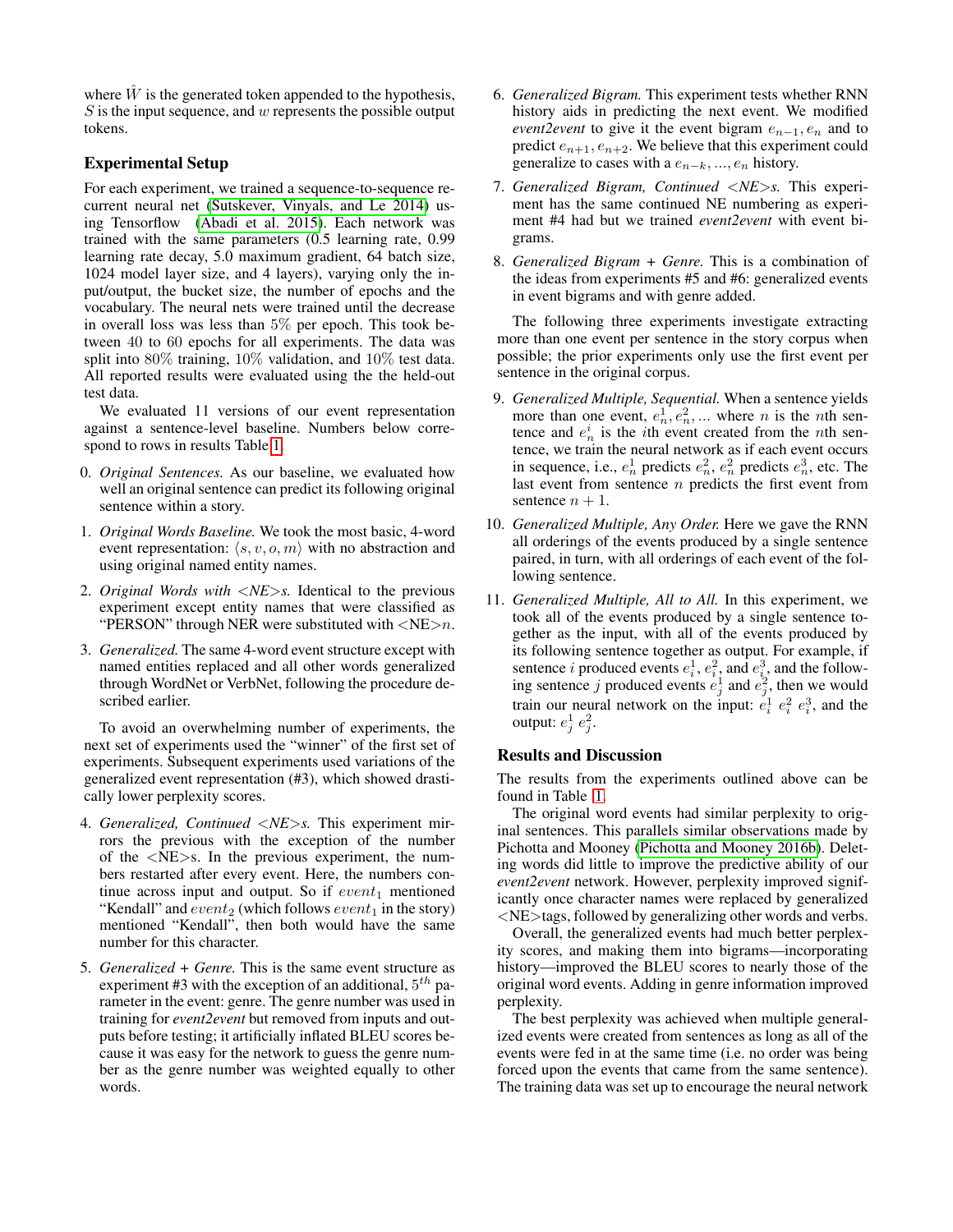to correlate all of the events in one sentence with all of the events from the next sentence.

Although the events with the original words (with or without character names) performed better in terms of BLEU score, it is our belief that BLEU is not the most appropriate metric for event generation because it emphasizes the recreation of the input. Overall, BLEU scores are very low for all experiments, attesting to the inappropriateness of the metric. Perplexity is a more appropriate metric for event generation because it correlates with the ability for a model to predict the entire test dataset. Borrowing heavily from the field of language modeling, the recurrent neural network approach to story generation is a prediction problem.

Our intuition that the generalized events would perform better in generating successive events bears out in the data. However, greater generalization makes it harder to return events to natural language sentences. We also see that the BLEU scores for the bigram experiments are generally higher than the others. This shows that history matters and that the additional context provided increases the number of n-gram overlaps between the generated and expected outputs.

The movie plots corpus contains numerous sentences that can be interpreted as describing multiple events. Naive implementation of multiple events hurt perplexity because there is no implicit order of events generated from the same sentence; they are not necessarily sequential. When we allow multiple events from sentences to be followed by all of the events from a subsequent sentence, perplexity improves.

### Event-to-Sentence

Unfortunately, events are not human-readable and must be converted to natural language sentences. Since the conversion from sentences to (multiple) events for *event2event* is a linear and lossy process, the translation of events back to sentences is non-trivial as it requires adding details back in. For example, the event  $\langle$  relative.n.01, characterize-29.2, male.n.02, feeling.n.01) could, hypothetically, have come from the sentence "Her brother praised the boy for his empathy." In actuality, this event came from the sentence "His

<span id="page-4-0"></span>Table 1: Results from the event-to-event experiments. Best values from each of these three sections (baselines, additions, and multiple events) are bolded.

| <b>Experiment</b>                                | <b>Perplexity</b> | <b>BLEU</b> |
|--------------------------------------------------|-------------------|-------------|
| $(0)$ Original Sentences                         | 704.815           | 0.0432      |
| (1) Original Words Baseline                      | 748.914           | 0.1880      |
| $(2)$ Original Words with $\langle NE \rangle$ s | 166.646           | 0.1878      |
| (3) Generalized Baseline                         | 54.231            | 0.0575      |
| (4) Generalized, Continued NEs                   | 56.180            | 0.0544      |
| $(5)$ Generalized + Genre                        | 48.041            | 0.0525      |
| (6) Generalized Bigram                           | 50.636            | 0.1549      |
| (7) Generalized Bigram, Cont. NEs                | 50.189            | 0.1567      |
| $(8)$ Generalized Bigram + Genre                 | 48.505            | 0.1102      |
| (9) Generalized Multiple, Sequential             | 58.562            | 0.0521      |
| (10) Generalized Multiple, Any Order             | 61.532            | 0.0405      |
| (11) Generalized Multiple, All to All            | 45.223            | 0.1091      |



<span id="page-4-1"></span>Figure 1: Our automated story generation pipeline. Dashed boxes and arrows represent future work.

uncle however regards him with disgust."

Complicating the situation, the *event2event* encoderdecoder network is not guaranteed to produce an event that has ever been seen in the training story corpus. Furthermore, our experiments with event representations for *event2event* indicate that greater generalization lends to better story generation. However, the greater the generalization, the harder it is to translate an event back into a natural language sentence.

In this section we introduce *event2sentence*, a neural network designed to translate an event into natural language. The *event*2*event* network takes an input event  $e_n =$  $\langle s^n, v^n, o^n, v^n \rangle$  and samples from a distribution over possible successor events  $e_{n+1} = \langle s^{n+1}, v^{n+1}, o^{n+1}, m^{n+1} \rangle$ . As before, we use a recurrent encoder-decoder network based on [\(Sutskever, Vinyals, and Le 2014\)](#page-7-9). The *event2sentence* network is trained on parallel corpora of sentences from a story corpus and the corresponding events. In that sense, *event2sentence* is attempting to learn to reverse the lossy event creation process.

We envision *event2event* and *event2sentence* working together as illustrated in Figure [1.](#page-4-1) First, a sentence provided by a human—is turned into one or more events. The *event2event* network generates one or more successive events. The *event2sentence* network translates the events back into natural language and presents it to the human reader. The dashed lines and boxes represent future work for filling in story specifics. To continue story generation,  $event_{n+1}$  can be fed back into *event2event*; the sentence generation is purely for human consumption.

The *event2sentence* experiments in the next section investigate how well different event representations can be "translated" back into natural language sentences.

## Experimental Setup

The setup for this set of experiments is almost identical to that of the *event2event* experiments, with the main difference being that we used PyTorch<sup>[3](#page-4-2)</sup> which more easily lent itself to implementing beam search. The LSTM RNN networks in these experiments use beam search instead of greedy search to aid in finding a more optimal solution while decoding.

The beam search decoder works by maintaining a number of partial hypotheses at each step (known as the beam width or  $B$ , where  $B=5$ ). Each of these hypotheses is a potential prefix of a sentence. At each step, the  $B$  tokens with

<span id="page-4-2"></span><sup>3</sup> http://pytorch.org/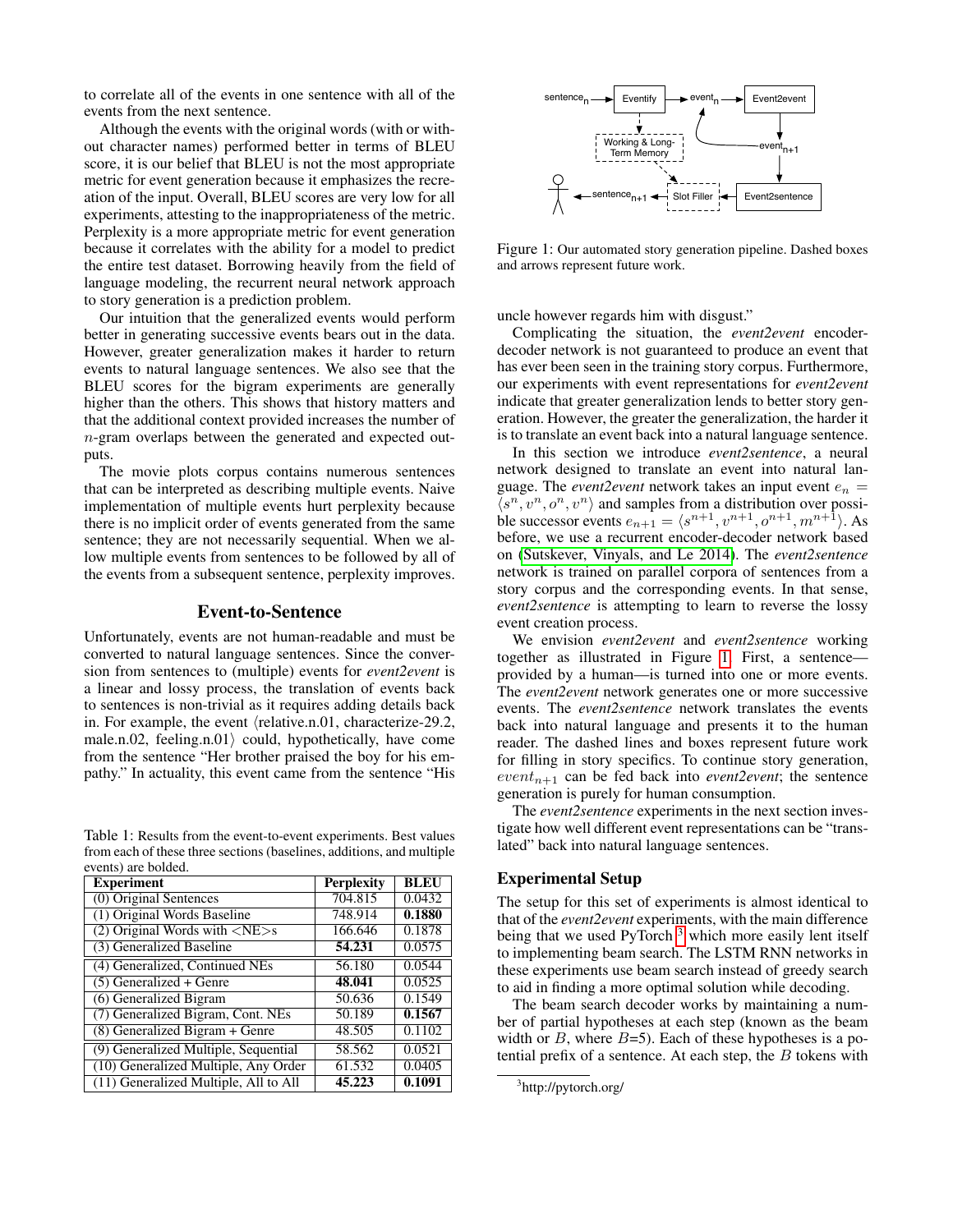the highest probabilities in the distribution are used to expand the partial hypotheses. This continues until the end-ofsentence tag is reached.

The input for these experiments was the events of a particular representation and the output was a newly-generated sentence based on the input event(s). The models in these experiments were trained on the events paired with the sentences they were "eventified" from. In a complete story generation system, the output of the *event2event* network feeds into the *event2sentence* network. Examples of this can be seen in Table [3.](#page-6-1) However, we tested the *event2sentence* network on the same events extracted from the original sentences as were used for *event2event* in order to conduct controlled experiments and compute perplexity and BLEU scores.

To test *event2sentence* with an event representation that used the original words is relatively straight forward. Experimenting on translating generalized events to natural language sentences was more challenging since we would be forcing the neural net to guess character names, nouns, and verbs.

We devised an alternative approach for generalized *event2sentence* whereby sentences were first partially eventified. That is, we trained *event2sentence* on generalized sentences where the "PERSON" named entities were replaced by <NE>tags, other named entities were replaced by their NER category, and the remaining nouns were replaced with WordNet synsets. The verbs were left alone since they often do not have to be consistent across sentences within a story. The intuition here is that the character names and particulars of objects and places are highly mutable and do not affect the overall flow of a story as long as they remain consistent.

Below, we show an example of a sentence and its partially generalized counterpart. The original sentence

The remaining craft launches a Buzz droid at the ARC 1 7 0 which lands near the Clone Trooper rear gunner who uses a can of Buzz Spray to dislodge the robot.

#### would be partially generalized to

The remaining activity. $n.01$  launches a happening. $n.01$ droid at the ORGANIZATION 1 7 0 which property. $n.01$ near the  $person.n.01$  enlisted person. $n.01$  rear skilled\_worker.n.01 who uses a instrumentality.n.03 of happening.n.01 chemical.n.01 to dislodge the device.n.01

We also looked at whether *event2sentence* performance would be improved if we used multiple events per sentence (when possible) instead of the default single event per sentence. Alternatively, we automatically split and prune (S+P) sentences; removing prepositional phrases, splitting sentential phrases on conjunctions, and, when it does not start with a pronoun (e.g. who), splitting S' (read: S-bar) from its original sentence and removing the first word. This would allow us to evaluate sentences that would have fewer (ideally one) events extracted from each. For example,

Lenny begins to walk away but Sam insults him so he turns and fires, but the gun explodes in his hand.

becomes

Lenny begins to walk away. Sam insults him. He turns and fires. The gun explodes.

<span id="page-5-0"></span>Table 2: Results from the event-to-sentence experiments.

| <b>Experiment</b>                                   | <b>Perplexity</b> | <b>BLEU</b> |
|-----------------------------------------------------|-------------------|-------------|
| Original Words Event $\rightarrow$ Original Sen-    | 1585.46           | 0.0016      |
| tence                                               |                   |             |
| Generalized Event $\rightarrow$ Generalized Sen-    | 56.516            | 0.0331      |
| tence                                               |                   |             |
| All Generalized Events $\rightarrow$ Gen. Sentence  | 59.106            | 0.0366      |
| Original Words Event $\rightarrow$ S+P Sentence     | 490.010           | 0.0764      |
| Generalized Event $\rightarrow$ S+P Gen. Sentence   | 53.964            | 0.0266      |
| All Generalized Events $\rightarrow$ S+P Gen. Sent. | 56.488            | 0.0283      |

Although splitting and pruning the sentences should bring most sentences down to a single event, this isn't always the case. Thus, we ran an *event2sentence* experiment where we extracted all of the events from the S+P sentences.

### Results and Discussion

The results of our *event2sentence* experiments are shown in Table [2.](#page-5-0) Although generalizing sentences improves perplexity drastically, splitting and pruning sentences yields better BLEU scores when the original words are kept. In the case of *event2sentence*, BLEU scores make more sense as a metric since the task is a translation task. Perplexity in these experiments appears to correspond to vocabulary size.

Generalized events with full-length generalized sentences have better BLEU scores than when the original words are used. However, when we work with S+P sentences, the pattern flips. We believe that because both S+P and word generalizing methods reduce sparsity of events, when they are combined too much information is lost and the neural network struggles to find any distinguishing patterns.

Table [3](#page-6-1) shows examples from the entire pipeline as it currently exists, that is from one sentence to the next sentence without slot filling (See Figure [1\)](#page-4-1). To get a full sense of how the generalized sentences would read, imagine adding character names and other details as if one were completing a *Mad-Libs* game.

# Future Work

The question remains how to determine exactly what character names and noun details to use in place for the <NE>s and WordNet placeholders. In Figure [1,](#page-4-1) we propose the addition of Working Memory and Long-Term Memory modules. The Working Memory module would retain the character names and nouns in a lookup table that were removed during the eventification process. After a partially generalized sentence is produced by *event2sentence*, the system can use the Working Memory lookup table to fill character names and nouns back into the placeholders. The intuition is that from one event to the next, many of the details—especially character names—are likely to be reused.

In stories it is common to see a form of turn-taking between characters. For example the two events "John hits Andrew" & "Andrew runs away from John" followed by "John chases Andrew" illustrate the turn-taking pattern. If John was always used as the first named entity, the meaning of the example would be significantly altered. The continuous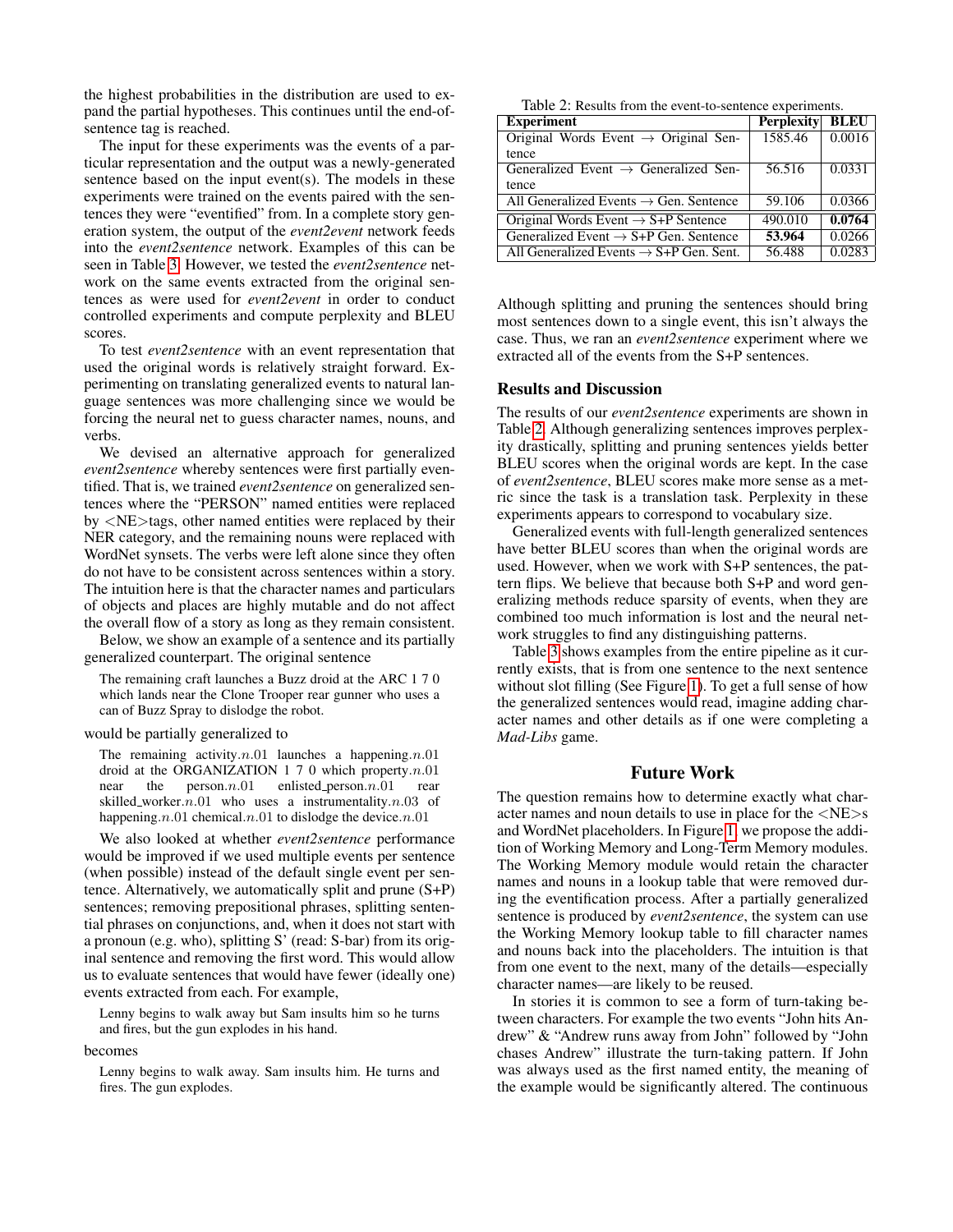<span id="page-6-1"></span>Table 3: End-to-End Examples. Let ∅ represent an empty (unfilled) parameter. Commas are added for readability.

| <b>Experiment</b> | Input (Previously Un-    | <b>Extracted Event(s)</b>                     | <b>Generated Next Event(s)</b>                            | <b>Generated Next Sentence</b> |
|-------------------|--------------------------|-----------------------------------------------|-----------------------------------------------------------|--------------------------------|
|                   | seen)                    |                                               |                                                           |                                |
| All<br>General-   | He reaches out to Re-    | $\langle$ male. $n.02$<br>get-                | $\langle$ monster. $n.01$ amuse-31.1 sarge                | When<br>monster. $n.01$        |
| ized Events &     | mus Lupin, a Defence     | 13.5.1 $\emptyset$<br>$\langle NE>0\rangle$ , | $\emptyset$ , (monster. <i>n</i> . 01 amuse - 31.1        | nemesis. $n.01$<br>describes   |
| Generalized       | Against the Dark Arts    | <b><i><u>{ORGANIZATION}</u></i></b>           | realize $\emptyset$ .<br>$\langle$ monster. $n.01$        | realizes<br>finally<br>who     |
| Sentence          | teacher who is eventu-   | say-37.7-1                                    | $conjecture-29.5-1$<br>$\langle \emptyset \rangle$ ,<br>Ø | male.n.02<br>can<br>not,       |
|                   | ally revealed to be a    | monster. $n.01 \emptyset$                     | $\langle$ male.n.02 conduit.n.01                          | dangerous<br>entity. $n.01$    |
|                   | werewolf.                |                                               | entity.n.01 $\emptyset$ , (male.n.02 free-                | male. $n.02$ is released from  |
|                   |                          |                                               | 80-1 $\emptyset$ penal_institution. $n.01$                | $penal_institution.n.01.$      |
| Generalized       | John unwittingly un-     | <ne>0 disassemble-</ne>                       | $\langle$ male. $n.02$<br>spa-                            | male. $n.02$ crumples and is   |
| Event & Gen-      | leashes an insidious     | 23.3<br>conta-                                | tial_configuration-47.6 $\emptyset$ adopt-                | about to be sheath. $n.02$ .   |
| eralized $S+P$    | pox that rapidly spreads | gious_disease. $n.01$                         | $93 \rangle$                                              |                                |
| Sentence          | across the Caribbean.    | $\langle 0 \rangle$                           |                                                           |                                |
| Original Words    | He thinks he's on a top  | $\langle$ he think $\emptyset$ $\emptyset$    | (she come know truth)                                     | She has come to the truth.     |
| Event $&$ S+P     | secret spying mission.   |                                               |                                                           |                                |
| Sentence          |                          |                                               |                                                           |                                |

numbering of named entities (*event2event* experiment #7) is designed to assist event bigrams with maintaining turntaking patterns.

There are times when the Working Memory will not be able to fill named entity and WordNet synset placeholder slots because the most recent event bigram does not contain the element necessary for reuse. The Long-Term Memory maintains a history of all named entities and nouns that have ever been used in the story and information about how long ago they were last used. See [\(Martin, Harrison, and Riedl](#page-7-27) [2016\)](#page-7-27) for a cognitively-plausible event-based memory that can be used to compute the salience of entities in a story. The underlying assumption is that stories are more likely to reuse existing entities and concepts than introduce new entities and concepts.

Our model of automated story generation as prediction of successor events is simplistic; it assumes that stories can be generated by a language model that captures generalized patterns of event co-occurrence. Story generation can also be formalized as a planning problem, taking into account communicative goals. In storytelling, a communicative goal can be to tell a story about a particular topic, to include a theme, or to end the story in a particular way. In future work, we plan to replace the *event2event* network with a reinforcement learning process that can perform lookahead to analyze whether potential successor events are likely to lead to communicative intent being met.

### **Conclusions**

In automated story generation, event representation matters. We hypothesize that by using our intuitions into storytelling we can select a representation for story events that maintains semantic meaning of textual story data while reducing sparsity of events. The sparsity of events, in particular, results in poor story generation performance. Our experiments with different story representations during *event2event* generation back our hypothesis about event representation. We found that the events that abstract away from natural language text the most improve the generative ability of a recurrent neural network story generation process. Event bi-

grams did not significantly harm the generative model and will likely help with coherence as they incorporate more history into the process, although story coherence is difficult to measure and was not evaluated in our experiments.

Although generalization of events away from natural language appears to help with event successor generation, it poses the problem of making story content unreadable. We introduced a second neural network, *event2sentence*, that learns to translate events with generalized or original words back into natural language. This is important because it is possible for *event2event* to generate events that have never occurred (or have occurred rarely) in a story training corpus. We maintain that being able to recover human-readable sentences from generalized events is valuable since our *event2event* experiments show use that they are preferred, and it is necessary to be able to fill in specifics later for dynamic storytelling. We present a proposed pipeline architecture for filling in missing details in automatically generated partially generalized sentences.

The pursuit of automated story generation is nearly as old as the field of artificial intelligence itself. Whereas prior efforts saw success with hand-authored domain knowledge, machine learning techniques and neural networks provide a path forward toward the vision of open story generation, the ability for a computational system to create stories about any conceivable topic without human intervention other than providing a comprehensive corpus of story texts.

### Acknowledgments

This work is supported by DARPA W911NF-15-C-0246. The views, opinions, and/or conclusions contained in this paper are those of the author and should not be interpreted as representing the official views or policies, either expressed or implied of the DARPA or the DoD. The authors would like to thank Murtaza Dhuliawala, Animesh Mehta, and Yuval Pinter for technical contributions.

#### References

<span id="page-6-0"></span>[Abadi et al. 2015] Abadi, M.; Agarwal, A.; Barham, P.; Brevdo, E.; Chen, Z.; Citro, C.; Corrado, G. S.; Davis, A.;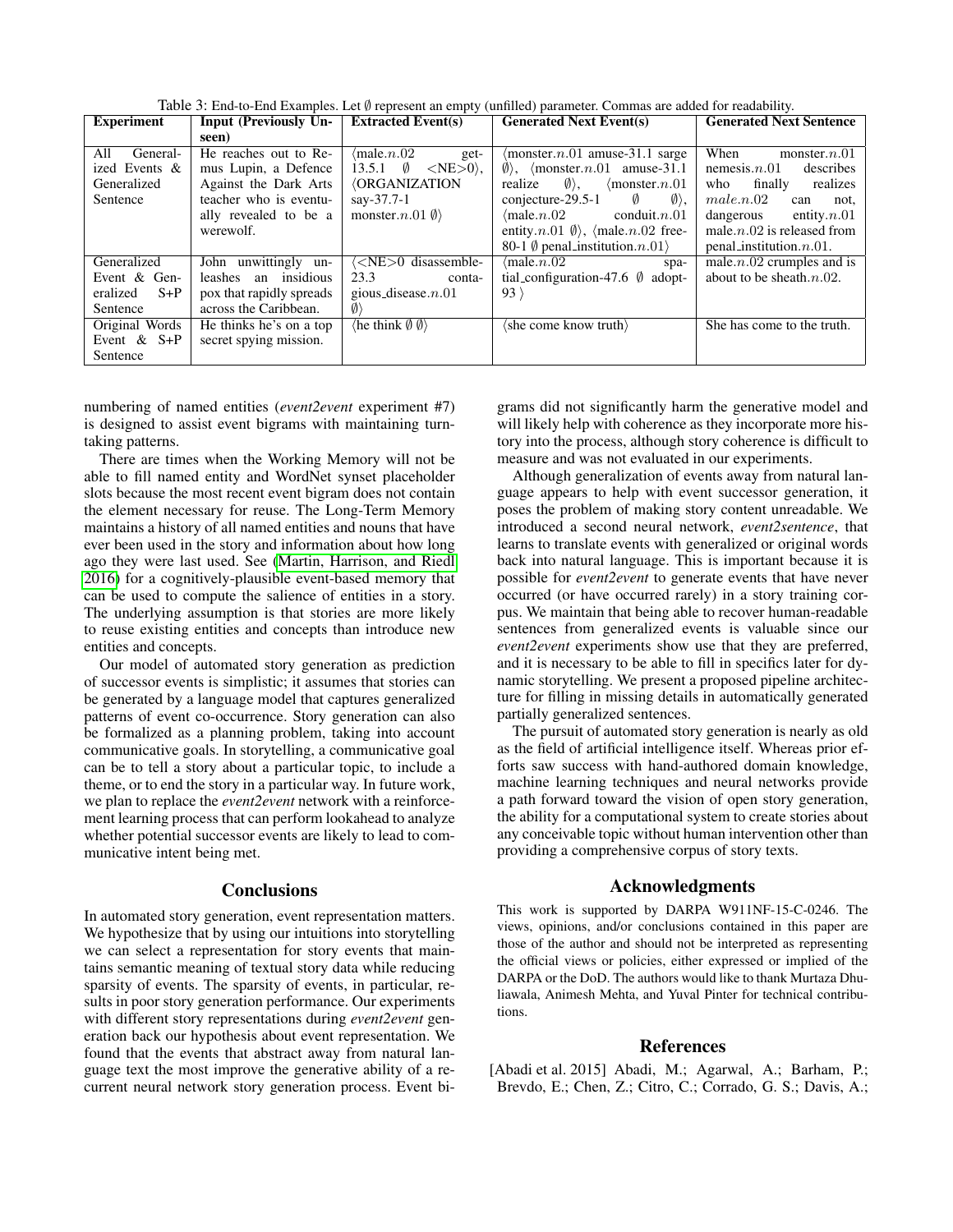Dean, J.; Devin, M.; Ghemawat, S.; Goodfellow, I.; Harp, A.; Irving, G.; Isard, M.; Jia, Y.; Jozefowicz, R.; Kaiser, L.; Kudlur, M.; Levenberg, J.; Mané, D.; Monga, R.; Moore, S.; Murray, D.; Olah, C.; Schuster, M.; Shlens, J.; Steiner, B.; Sutskever, I.; Talwar, K.; Tucker, P.; Vanhoucke, V.; Vasudevan, V.; Viegas, F.; Vinyals, O.; Warden, P.; Wattenberg, M.; ´ Wicke, M.; Yu, Y.; and Zheng, X. 2015. TensorFlow: Largescale machine learning on heterogeneous systems. Software available from tensorflow.org.

- <span id="page-7-10"></span>[Bamman, O'Connor, and Smith 2014] Bamman, D.; O'Connor, B.; and Smith, N. A. 2014. Learning latent personas of film characters. In *Proceedings of the Annual Meeting of the Association for Computational Linguistics (ACL)*, 352.
- <span id="page-7-17"></span>[Chambers and Jurafsky 2008] Chambers, N., and Jurafsky, D. 2008. Unsupervised learning of narrative event chains. In *ACL*, volume 94305, 789–797. Citeseer.
- <span id="page-7-22"></span>[Finkel, Grenager, and Manning 2005] Finkel, J. R.; Grenager, T.; and Manning, C. 2005. Incorporating non-local information into information extraction systems by gibbs sampling. In *Proceedings of the 43rd annual meeting on association for computational linguistics*, 363–370. Association for Computational Linguistics.
- <span id="page-7-5"></span>[Gervás et al. 2005] Gervás, P.; Díaz-Agudo, B.; Peinado, F.; and Hervás, R. 2005. Story plot generation based on CBR. *Journal of Knowledge-Based Systems* 18(4–5):235–242.
- <span id="page-7-12"></span>[Hochreiter and Schmidhuber 1997] Hochreiter, S., and Schmidhuber, J. 1997. Long short-term memory. *Neural computation* 9(8):1735–1780.
- <span id="page-7-15"></span>[Khalifa, Barros, and Togelius 2017] Khalifa, A.; Barros, G. A.; and Togelius, J. 2017. Deeptingle. *arXiv preprint arXiv:1705.03557*.
- <span id="page-7-13"></span>[Kiros et al. 2015] Kiros, R.; Zhu, Y.; Salakhutdinov, R. R.; Zemel, R.; Urtasun, R.; Torralba, A.; and Fidler, S. 2015. Skip-thought vectors. In *Advances in neural information processing systems*, 3294–3302.
- <span id="page-7-1"></span>[Lebowitz 1987] Lebowitz, M. 1987. Planning stories. In *Proceedings of the 9th Annual Conference of the Cognitive Science Society*, 234–242.
- <span id="page-7-6"></span>[Li et al. 2013] Li, B.; Lee-Urban, S.; Johnston, G.; and Riedl, M. O. 2013. Story Generation with Crowdsourced Plot Graphs. In *27th AAAI Conference on Artificial Intelligence*, number Weyhrauch 1997, 598–604.
- <span id="page-7-21"></span>[Manning et al. 2014] Manning, C. D.; Surdeanu, M.; Bauer, J.; Finkel, J.; Bethard, S. J.; and McClosky, D. 2014. The Stanford CoreNLP natural language processing toolkit. In *Association for Computational Linguistics (ACL) System Demonstrations*, 55–60.
- <span id="page-7-27"></span>[Martin, Harrison, and Riedl 2016] Martin, L. J.; Harrison, B.; and Riedl, M. O. 2016. Improvisational computational storytelling in open worlds. In *Ninth International Conference on Interactive Digital Storytelling (ICIDS 2015) / INT 9*, volume 10045, 73–84. Springer International Publishing.
- <span id="page-7-0"></span>[Meehan 1976] Meehan, J. R. 1976. *The Metanovel: Writing Stories by Computers*. Ph.D. Dissertation, Yale University.
- <span id="page-7-14"></span>[Mikolov et al. 2013] Mikolov, T.; Sutskever, I.; Chen, K.; Corrado, G. S.; and Dean, J. 2013. Distributed representations of words and phrases and their compositionality. In *Advances in neural information processing systems*, 3111– 3119.
- <span id="page-7-23"></span>[Miller 1995] Miller, G. A. 1995. WordNet: A lexical database for english. *Communications of the ACM* 38(11):39–41.
- <span id="page-7-19"></span>[Mostafazadeh et al. 2016] Mostafazadeh, N.; Chambers, N.; He, X.; Parikh, D.; Batra, D.; Vanderwende, L.; Kohli, P.; and Allen, J. 2016. A corpus and evaluation framework for deeper understanding of commonsense stories. *arXiv preprint arXiv:1604.01696*.
- <span id="page-7-20"></span>[Mostafazadeh et al. 2017] Mostafazadeh, N.; Roth, M.; Louis, A.; Chambers, N.; and Allen, J. F. 2017. Lsdsem 2017 shared task: The story cloze test. *LSDSem 2017* 46.
- <span id="page-7-25"></span>[Papineni et al. 2002] Papineni, K.; Roukos, S.; Ward, T.; and Zhu, W.-J. 2002. Bleu: a method for automatic evaluation of machine translation. In *Proceedings of the 40th annual meeting on association for computational linguistics*, 311–318. Association for Computational Linguistics.
- <span id="page-7-2"></span>[Pérez y Pérez and Sharples 2001] Pérez y Pérez, R., and Sharples, M. 2001. MEXICA: A computer model of a cognitive account of creative writing. *Journal of Experimental and Theoretical Artificial Intelligence* 13:119–139.
- <span id="page-7-18"></span>[Pichotta and Mooney 2016a] Pichotta, K., and Mooney, R. J. 2016a. Learning Statistical Scripts with LSTM Recurrent Neural Networks. In *Proceedings of the Thirtieth AAAI Conference on Artificial Intelligence*.
- <span id="page-7-26"></span>[Pichotta and Mooney 2016b] Pichotta, K., and Mooney, R. J. 2016b. Using Sentence-Level LSTM Language Models for Script Inference. In *Proceedings of the 54th Annual Meeting of the Association for Computational Linguistics*.
- <span id="page-7-3"></span>[Porteous and Cavazza 2009] Porteous, J., and Cavazza, M. 2009. *Controlling Narrative Generation with Planning Trajectories: The Role of Constraints*. Berlin, Heidelberg: Springer Berlin Heidelberg. 234–245.
- <span id="page-7-11"></span>[Prince 1987] Prince, G. 1987. *A Dictionary of Narratology*. Lincoln: University of Nebraska Press.
- <span id="page-7-4"></span>[Riedl and Young 2010] Riedl, M. O., and Young, R. M. 2010. Narrative planning: Balancing plot and character. *Journal of Artificial Intelligence Research*.
- <span id="page-7-7"></span>[Roemmele et al. 2017] Roemmele, M.; Kobayashi, S.; Inoue, N.; and Gordon, A. M. 2017. An rnn-based binary classifier for the story cloze test. *LSDSem 2017* 74.
- <span id="page-7-16"></span>[Schank and Abelson 1977] Schank, R., and Abelson, R. 1977. Scripts. In *Scripts Plans Goals and Understanding*. chapter 3, 36–68.
- <span id="page-7-24"></span>[Schuler 2005] Schuler, K. K. 2005. Verbnet: A broadcoverage, comprehensive verb lexicon.
- <span id="page-7-9"></span>[Sutskever, Vinyals, and Le 2014] Sutskever, I.; Vinyals, O.; and Le, Q. V. 2014. Sequence to sequence learning with neural networks. In *Advances in neural information processing systems*, 3104–3112.
- <span id="page-7-8"></span>[Swanson and Gordon 2012] Swanson, R., and Gordon, A. 2012. Say Anything: Using textual case-based reasoning to